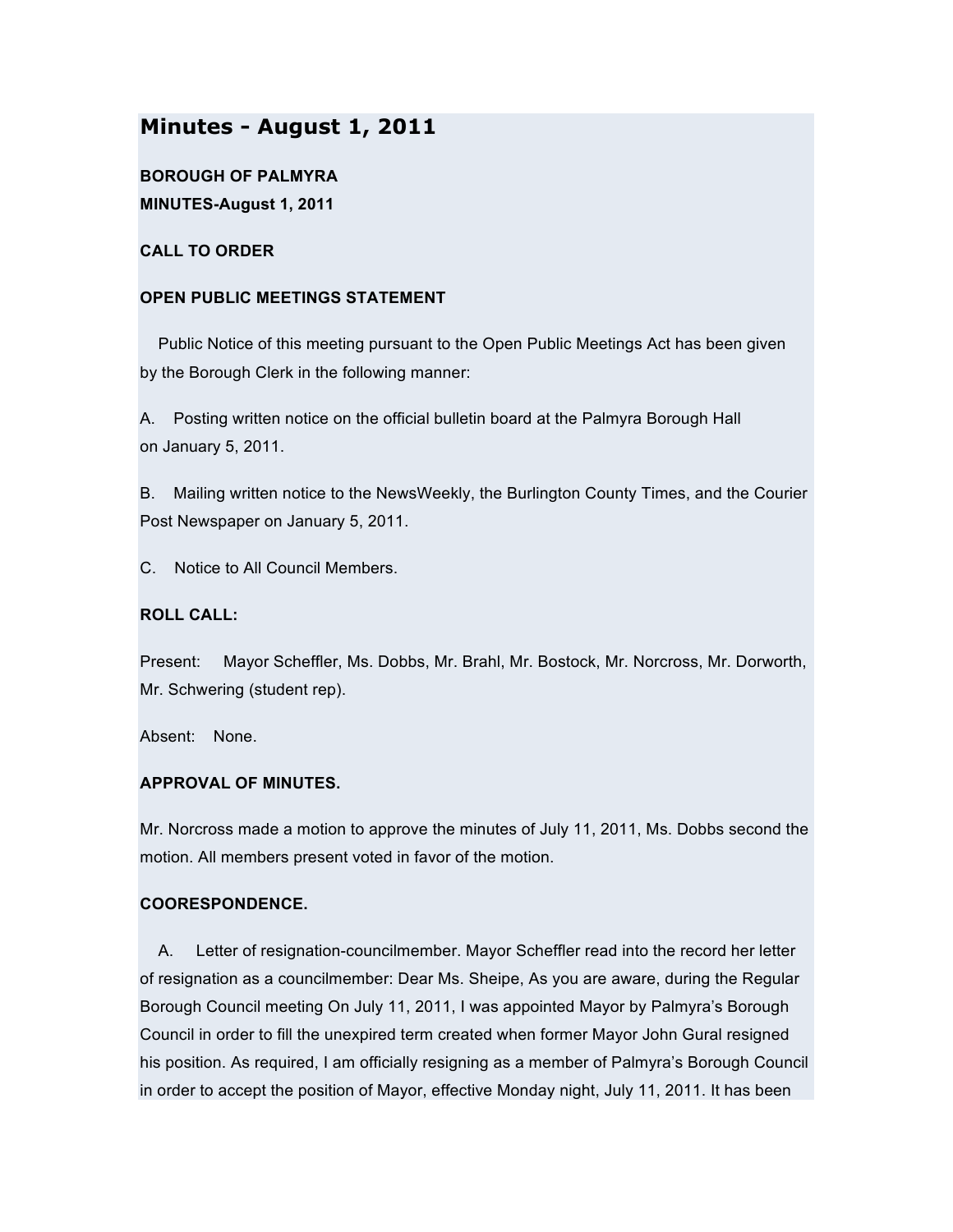my pleasure, Karen A. Scheffler. Mr. Norcross made a motion to accept the letter, Mr. Dorworth second the motion. All members present voted in favor of the motion.

B. Letter of Appointment to Borough Council. Mayor Scheffler read a letter from Kenneth Smith, Democratic Party: Dear Ms. Sheipe, I am the duly elected Chairman of the Palmyra Democratic County Committee. I called a meeting of the Committee on Thursday, July 21, 2011 in order to select three candidates to submit to Borough Council for their consideration when filling the unexpired term of former Borough Council member Karen Scheffler, who resigned from office to accept the position of Mayor on July 11, 2011. The vote was unanimous and we respectfully submit the following: Charles Milligan, Gina Tait, Carol Riener. Please forward the above names to Borough Council for their consideration when selecting a new Borough Council member in accordance with the law. Each of the above are registered Democrats. Kenneth E. Smith. Mr. Norcross made a motion to appoint Carol Riener to Borough Council, Mr. Bostock second the motion. All members present voted in favor of the motion. Mayor Scheffler discussed that everyone was very well qualified for the position.

C. Swearing in of new member. Mr. Rosenberg swore in Carol Anne Riener as a new member of council for the unexpired term. Mrs. Riener thanked everyone for the opportunity and support.

D. Appointment of Council President. Ms. Dobbs nominated Ken Brahl for Council President, Mr. Norcross second the motion. No other nominations were made; Mr. Dorworth made a motion to close the nominations, Mr. Bostock second the motion. At the call of the roll, the vote was:

AYES: Mrs. Riener, Ms. Dobbs, Mr. Bostock, Mr. Norcross, Mr. Dorworth. NAYES: None. ABSTAIN: Mr. Brahl.

E. Swearing in of Council President. Mr. Rosenberg swore in Ken Brahl as the new Council President until December 31, 2011.

F. Appointments to Land Use Board. Mayor Scheffler appointed John Gural as Class 2 member of the Land Use Board and Richard Dreby as a Class 4 member of the board. Mrs. Riener will be a Class 3 member of the board. Mr. Dreby's term will expire on 12/31/11. Resolution 2011-140, Resolution Removing The Director Of OEM As An Employee Of The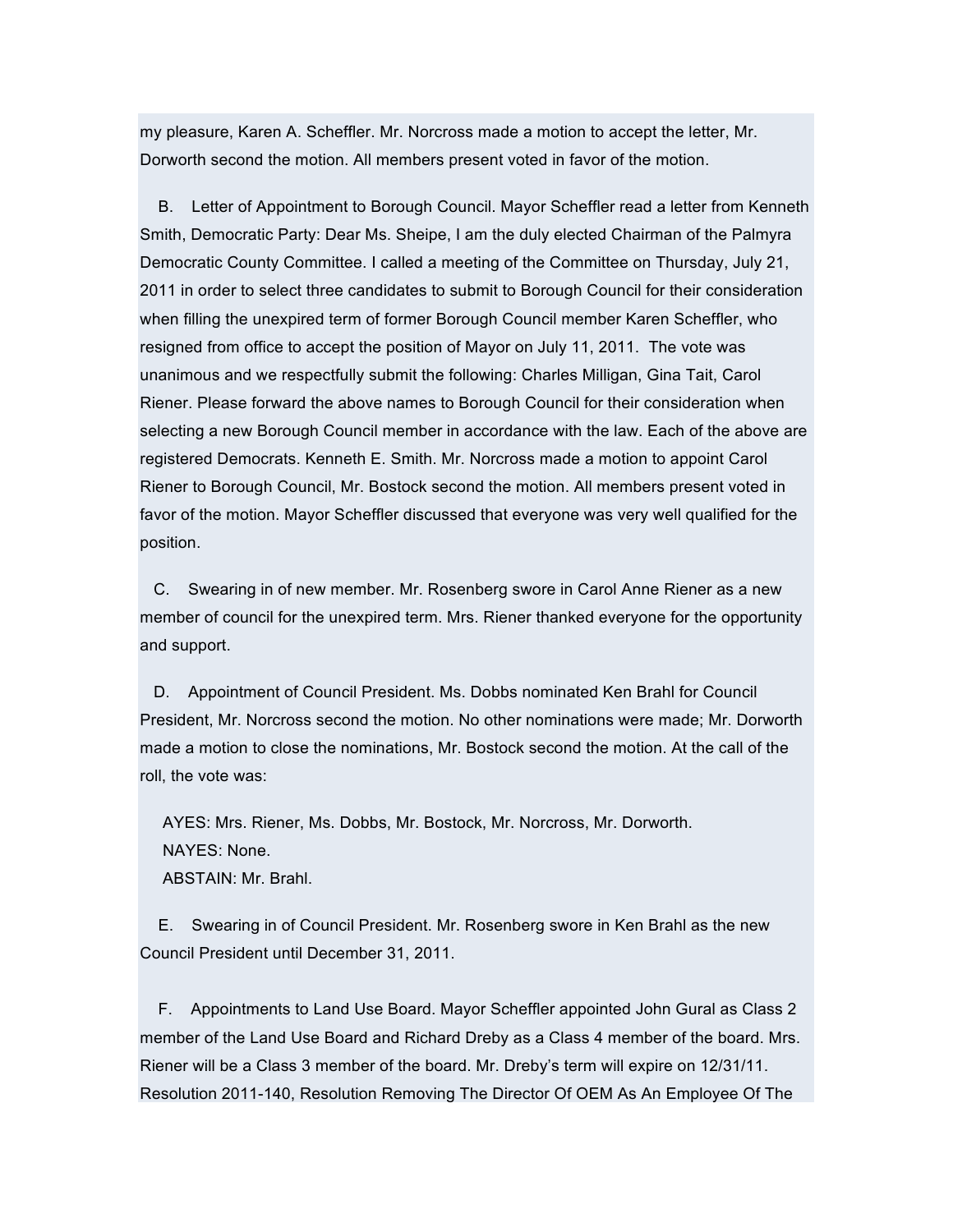Borough Of Palmyra And Further Eliminating Any And All Salary Or Compensation For Same. Mr. Norcross made a motion to approve the resolution, Ms. Dobbs second the motion. At the call of the roll, the vote:

AYES: President Brahl, Mrs. Riener, Ms. Dobbs, Mr. Bostock, Mr. Norcross, Mr. Dorworth.

NAYES: None.

G. Appointment to YMCA Steering Committee/Community Center Policy. Mayor Scheffler appointed John Gural and Marva Jones to the community. Ms. Dobbs made a motion to accept the appointments, Mrs. Riener second the motion. All members present voted in favor of the motion.

H. Memorial Parade-Riverside Township-September 11. Mayor Scheffler announced that the Township of Riverside with the Riverside Fire Company is planning a Memorial Parade to acknowledge the 10 year anniversary of September 11th. The members of council are invited to participate in the parade.

I. Eagle Scout-Mayor Scheffler announced that Donald Edward Martocello III, achieved the rank of Eagle Scout on April 21, 2011 and that there will be a Court of Honor in October for him to be recognized. Mayor Scheffler requested that a proclamation be sent to Troop 601 to honor him.

#### **UPDATES.**

Mr. Gural read a report from Harry Fox of Land Engineering concerning Ethel B. Hardy Park. Mr. Fox had met with Mrs. Scott and Mrs. Butler to review the improvements that the neighborhood would like to have completed. Mr. Fox will also prepare the concept plan and prioritize the concepts. There is a limited amount of grant money for the park.

#### **NEW BUSINESS.**

A. Resolution 2011-138, Resolution Authorizing The Sale Of 1998 GMC Sweeper Not Needed For Public Use. Mr. Norcross explained that the sweeper is in need of repair upto the amount of \$20,000 and that he is looking to do shared services with the Bridge Commission or surrounding towns. Mr. Gural informed council that Mr. Kirchner of ERI did the value on this model after reviewing several others that are for sale and that the motor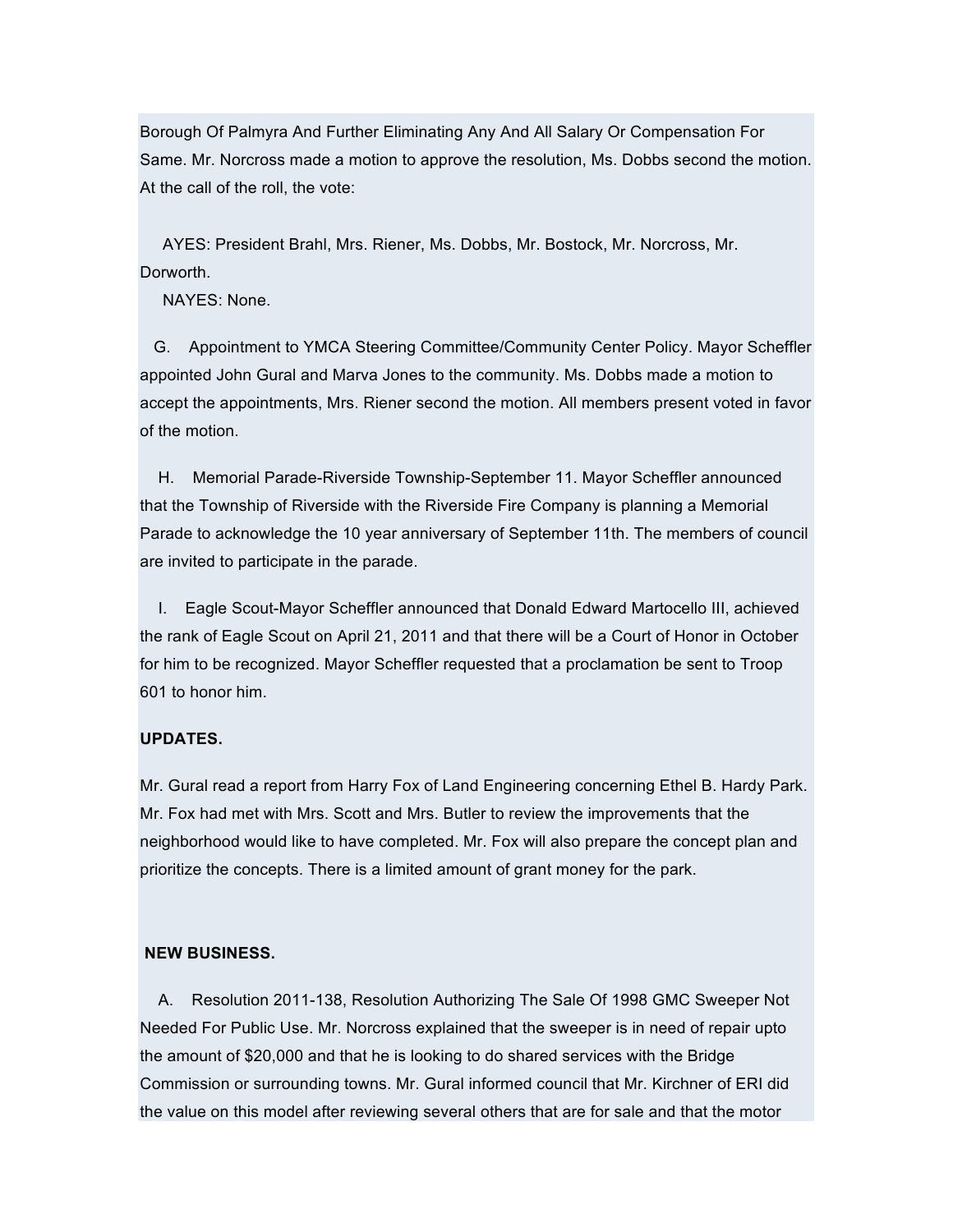operates but not the mechanism for the equipment. Mr. Rosenberg requested that the advertisement for the sale should include that the equipment is being sold as is. Mr. Norcross made a motion to approve the resolution, Mr. Brahl second the motion. At the call of the roll, the vote was:

AYES: President Brahl, Ms. Dobbs, Mr. Bostock, Mr. Norcross, Mr. Dorworth. NAYES: None.

ABSTAIN: Mrs. Riener.

B. Resolution 2011-139, Resolution of the Borough Council of Palmyra Authorizing The Sale Of Surplus Personal Property No Longer Needed For Public Use On An Online Auction Website. (camera truck and sweeper). Mr. Gural explained that this was also part of a contract with GovDeals to allow the borough to sell the vehicles on-line. Mr. Gural explained that one of the questions on the contract is if the council is willing to allow employees to bid on their own time for the vehicles. President Brahl inquired as to what Mr. Gural's recommendation was? Mr. Gural explained that he does not see a problem with the employees bidding on the vehicles as long as it is done on their own time and that they know the equipment and vehicles better than anyone. The best practice checklist encourages towns to do on-line selling for better prices. Mr. Norcross made a motion to approve the resolution, President Brahl second the motion. At the call of the roll, the vote was:

AYES: President Brahl, Ms. Dobbs, Mr. Bostock, Mr. Norcross, Mr. Dorworth. NAYES: None.

ABSTAIN: Mrs. Riener.

#### **DISCUSSION ITEMS**

A. Ordinance for underage drinking on private property. President Brahl explained that he had requested this on the agenda because he had some concerns about the ordinance that was introduced. President Brahl discussed the Toms River ordinance that was given to all council members. Their ordinance addresses a lot of the issues and questions that he had with Palmyra's. Chief Pearlman discussed that he had no problem with the ordinance and that he just wanted to have something in place to enforce. President Brahl explained that one of his main concerns was that everyone would get arrest at a party even if they were not drinking. President Brahl requested that the wording in the second paragraph on page 2 be amended to read that no person shall be charged just because their present also that he likes the good Samaritan exemption in the Toms River ordinance. This allows someone to call 911 or the police for help without fear of being arrested. President Brahl is requesting that council make these changes to the ordinance. Mr. Norcross agreed with the changes.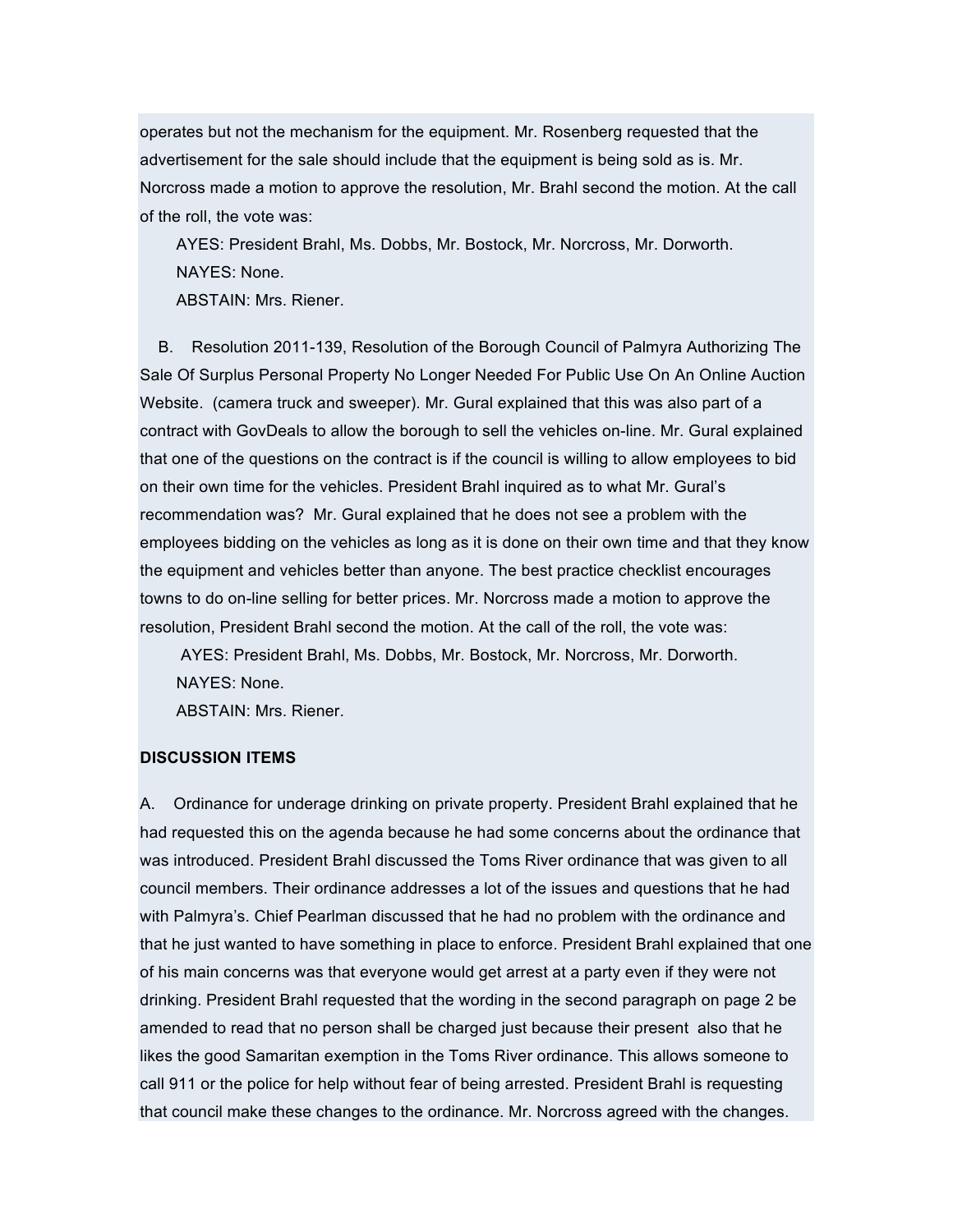Mr. Rosenberg explained that council can introduce tonight by title, but first there has to be a motion to table the original ordinance that is scheduled for next week. President Brahl made a motion to table Ordinance 2011-15, Ms. Dobbs second the motion. All members present voted in favor of the motion. Ordinance 2011-19, Ordinance Prohibiting Consumption or Possession of an Alcoholic Beverage By An Underage Person on Private Property in the Borough of Palmyra. President Brahl made a motion to adopt the ordinance on first reading, Ms. Dobbs second the motion. At the call of the roll, the vote was:

AYES: President Brahl, Mrs. Riener, Ms. Dobbs, Mr. Bostock, Mr. Norcross, Mr. Dorworth. NAYES: None. The ordinance was adopted on first reading and will be heard on second and final reading at the council meeting of September 12, 2011 at 7pm.

B. Best Practices Inventory Questionnaire. Mr. Gural reported that last year the Governor had issued a best practice list, which required a percentage of correct answers to receive all of the state aid. The Borough is working on all of the requirements of the inventory from the state; there needs to be a new pay to play ordinance adopted, light duty policy adopted and a resolution requiring attendance at meetings. Mr. Gural explained that the ordinance will be introduced next week and that there have been required updates on the website. Three years worth of budgets are on the site and numerous other changes have been made. Mr. Gural discussed also that there have been a lot of changes to the pension and health benefit system that he is working on with the other departments. Mr. Rosenberg will review the ordinances for introduction for the next meeting. President Brahl explained that he would like to have the finance/adm committee meet this week to review the ordinance as there are some questions on them. President Brahl inquired if Mrs. Riener would be taking Mayor Scheffler place on the committees. Mayor Scheffler will review the committees and inform council.

C. PHCA snow removal reimbursements. Mr. Gural informed council that he had a meeting with Mr. Rosenberg, Mrs. Lewis and Mr. Ryan about the Palmyra Harbour snow removal and also present was the Harbour's representatives. The Borough is not required to pay the entire bill and that they have come up with a formula to determine the amount of the reimbursement. The county reimburses the borough based on the amount of roads that are plowed and salted. This rate was offered to the Harbour. Mr. Rosenberg recommended that the borough utilize a different form of contract with the Harbour. There is also a need for a resolution authorizing payment of the reimbursement. Mayor Scheffler explained that the bill being discussed for reimbursement is for 2010 and that it is hard to review the storms from a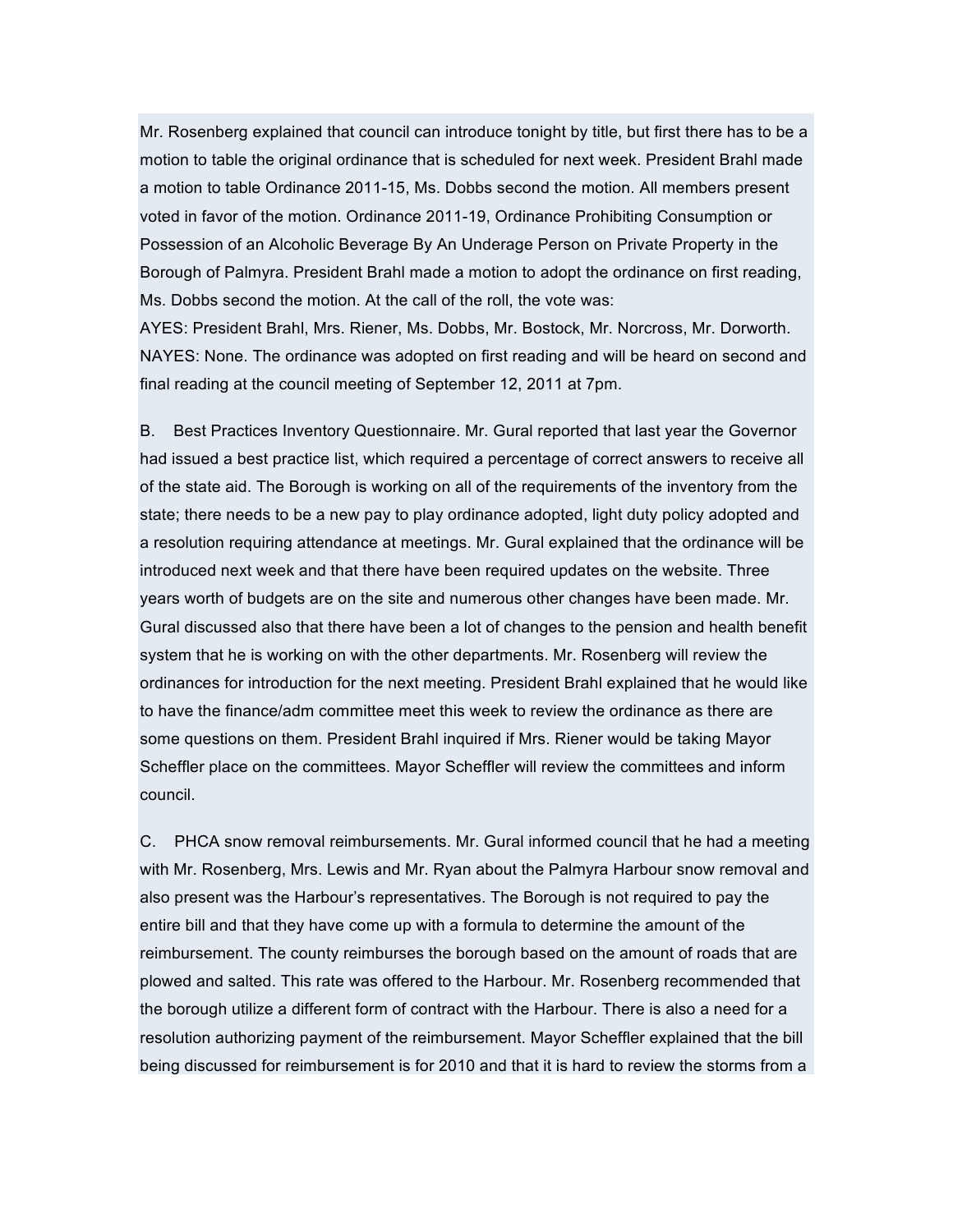year ago. President Brahl discussed settling and moving forward with a new contract. Mr. Rosenberg will prepare a contract for council's approval.

Resolution 2011-141, Resolution Authorizing Snow Reimbursement Payment To The Palmyra Harbour. President Brahl made a motion to approve the resolution, Mr. Bostock second the motion. At the call of the roll, the vote was:

AYES: President Brahl, Mrs. Riener, Ms. Dobbs, Mr. Bostock, Mr. Norcross, Mr. Dorworth. NAYES: None.

D. 103-105 Broad Street-waiver of interest. Mr. Gural discussed that an owner of a property would like to have his interest waiver for the taxes. The owners are willing to pay the taxes due and bring the property upto date, but they can not pay the interest due the Borough. Council discussed the tax liens on the property and Mr. Rosenberg informed council that they could not take action since there were liens against the property. Mr. Dorworth recommend taking no action and to let the matter rest.

E. Fowl ordinance-request to keep chickens. Mrs. Weiner addressed council with the issue of her having chickens on Charles Street. Mrs. Weiner explained that she looked on line and did not find anything prohibiting chickens and that she also talked to a land use board member who did not see a problem with it. She got three chickens and they are a part of the family. Mayor Scheffler explained that this was discussed at a previous meeting and that council is concerned about the neighbors. Mrs. Weiner explained that the neighbors near her like the chickens and that they get food scraps to eat. The chickens are teaching the children to reuse and recycle. Mrs. Riener explained that a land use board members has no authority to offer advice and that it is prohibited in the code. Mr. Rosenberg explained that a variance is not required because it is not part of zoning, but it is an actual ordinance, that could be amended if desired by council. Mr. Bostock inquired about the pot belly pig ordinance. Mr. Rosenberg explained that it was pre-dated the fowl ordinance. Mrs. Riener discussed that it is a quality of life issue for the area. Mrs. Weiner explained that it is not a negative quality for her family and that her chicken eggs are pure and natural. Mayor Scheffler discussed the enforcement of the ordinance if residents were allowed to keep chickens by the police. Mr. Gural explained that livestock is prohibitive and that only pot belly pigs are allowed as a household pet. Mrs. Weiner discussed that she does not want to raise roosters' only chickens so noise is not a factor and that she would like to have a trial period of 3 years to prove that chickens are not a problem. Mr. Rosenberg explained that the pot belly pigs were not granted a variance, it was made part of the ordinance. Mr. Norcross inquired if there is an issue with the board of health and inspections as well as the eggs. Mrs. Riener inquired if the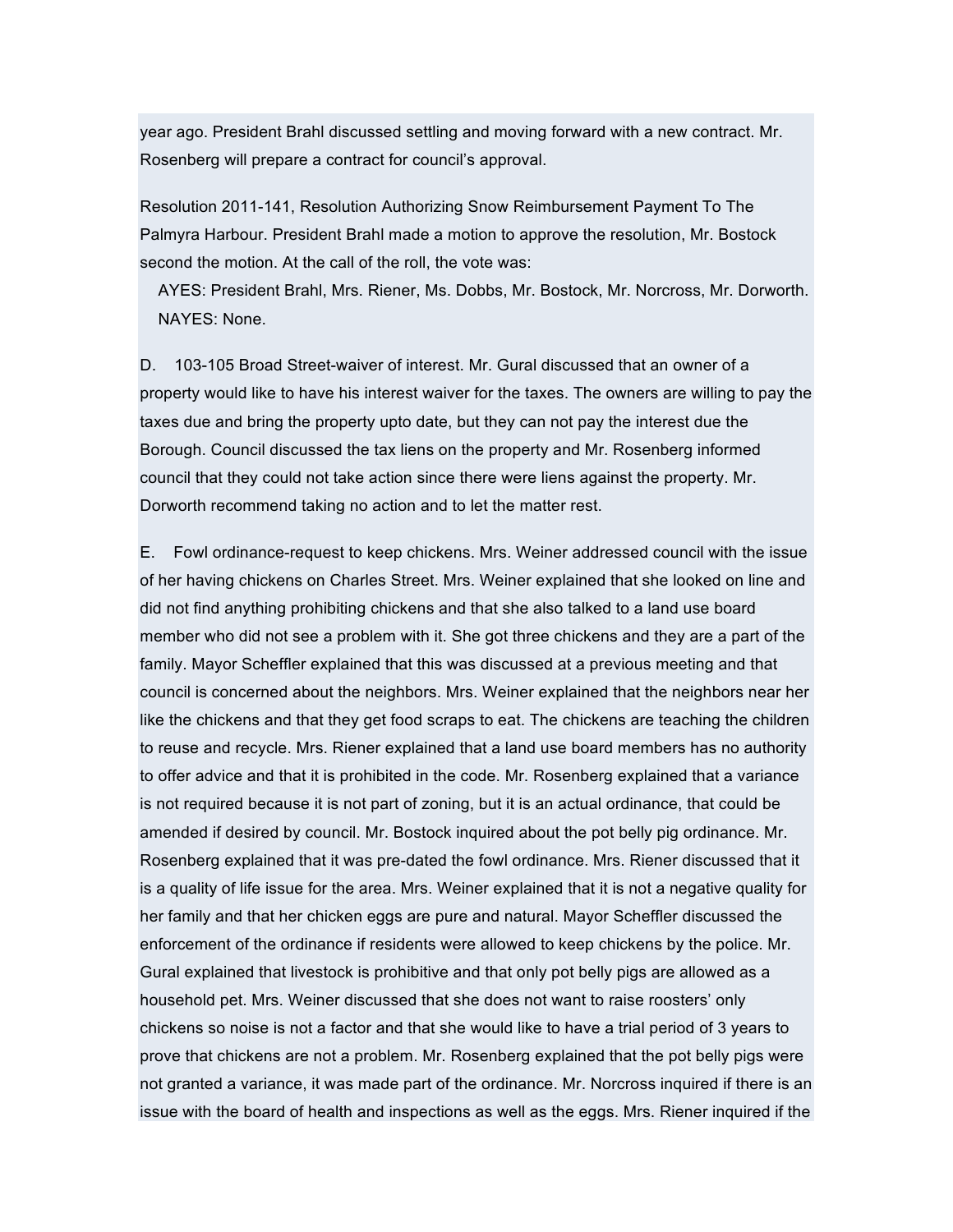FDA regulations are a concern also. Mrs. Kilmer addressed council that Mrs. Weiner had received a violation and that she was told by Mrs. Weiner that she had gotten rid of the chickens and now is testifying that they are back. Mrs. Weiner explained that she did get rid of the chickens, but one passes away so she bought the others back. Mayor Scheffler explained that the current ordinance states no fowl allowed and she is violating the law. Council can not dedicate to Mrs. Kilmer about the violations. Mr. Brahl discussed that it is a tough issue, due to the fact that they are pets, but he would not want them in his neighbor's yard. Mr. Brahl informed Mrs. Wiener that she should look for fowl ordinances from other towns and return to council.

F. Driveway Ordinance. Mrs. Riener reported to council that the land use board has rewritten the driveway ordinance, due to outdated issues with the ordinance. There was confusion between the wording for impervious coverage and pervious ordinance and also curb cuts. The Land Use Board had hired Kevin Becca from Environmental Resolutions to work on the ordinance and make it more user friendly in language. Mr. Rosenberg informed council that he will look at the ordinance and report back to council.

G. Parking-Cinnaminson Avenue. Mr. Gural explained that he has had two residents report about the parking issues on Cinnaminson Avenue and that one was involved in an accident. Cars are parked on the edge of the driveways and that egress is hard to see. Residents also are parking to close to the corners. Mr. Dorworth informed council that the public safety committee had discussed it and made recommendations to the engineer and it was never followed up with the by the engineers. Chief Pearlman explained that a lot of the problem is the signage in the parking lot owned by the borough. Mr. Norcross discussed having the borough lot as one way in and one way out on Leconey Avenue. Chief Pearlman will review the signage with Tom Ryan, supervisor of public works. Mr. Rosenberg expressed his concerns about the borough being liable and that a traffic study is needed for the area before ordinances. Mr. Norcross stated that a report was completed already and that the engineer has the report. Mr. Bostock requested that the intersection of Charles and Cinnaminson be looked at also. Mr. Dorworth discussed that the traffic study is somewhere with one of the professionals and that the borough should look at painting lines for areas to not park. Chief Pearlman explained that the state statue does not allow for a certain amount of feet to park from a driveway, the driveway just can't be blocked. Mayor Scheffler requested that the matter be looked into and reported on next week.

H. Sign Ordinance. (referred to committee).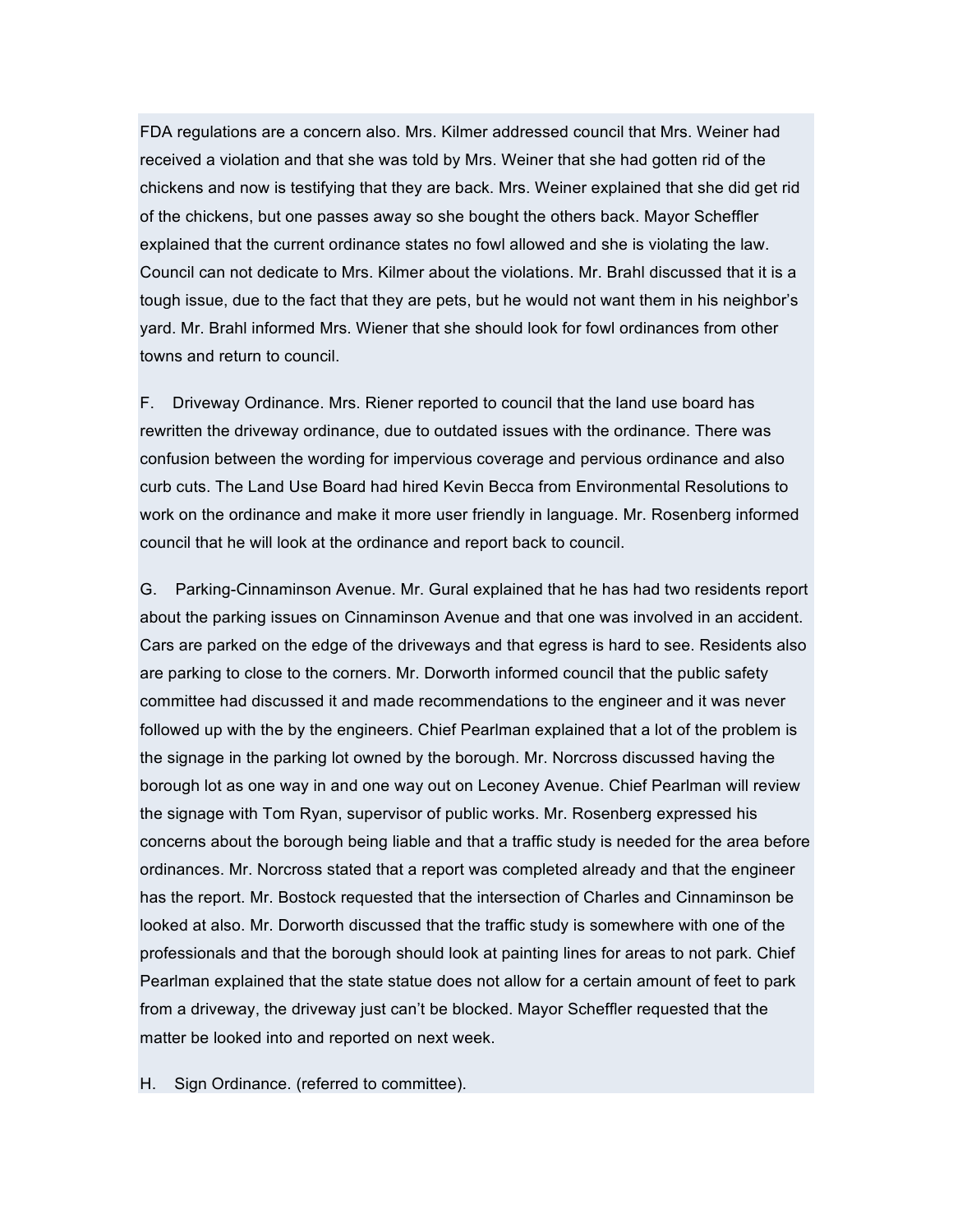I. Tattoo Parlor-Mr. Gural informed council that last month a tattoo parlor had appeared in front of the land use board for approval and that the borough ordinances require a license application come before council for approval as well. The license application needs to be prepared. Mr. Rosenberg will review the ordinance and license process.

J. Condo Associations. Mr. Bostock discussed that he had spoken to the Mayor and Mr. Gural about rental apartments and their owners turning them into condos. Mr. Bostock explained that condo owners would take better care of the properties and an association could be formed with funds to maintain the property. Mrs. Riener explained that it would be contrary to the master plan which calls to reduce the number of multiple family dwellings in the borough. Mr. Norcross discussed that condos promote pride and home ownership. Mr. Rosenberg informed council that DCA sets the standards for condos and it is a business decision by the owners of the property to convert to condos. Mr. Rosenberg explained that the Borough can not get involved in the decision unless a single family dwelling wants to convert. Mr. Dorworth discussed that resort hotels have done it over the years, but it was the owners or corporations decision.

K. Medical Benefits-retiree. Mr. Gural explained that a retired officer has some issues with his medical benefits and payments. Mr. Rosenberg explained that a RICE is required even though the gentleman is present. Mrs. Sheipe will issue a RICE notice for the next meeting.

### **PUBLIC COMMENT**

Ms. Dobbs made a motion to open the public portion, Mr. Brahl second the motion. All members present voted in favor of the motion.

Mr. Schwering-Broad Street inquired as to who the new shade tree representative from council will be? Mayor Scheffler replied that she will attend this months meeting and an appointment will be made next month. Mr. Schwering discussed that shade tree has a plan as well as the BID for the downtown and also that he thinks that the condo idea is a good plan and the BID may look into it. Mr. Schwering inquired if crime is rising in the borough or are the police just catching more criminals. Chief Pearlman replied that the police department is busier, but also there is more public information is given out. The police log is on the website. Chief Pearlman explained that bike crime is on the rise in all surrounding towns and that it is not tied to any one group. Mr. Dorworth explained that the Chief is reaching out to other communities along the riverfront to discuss the crime from the light rail. Mr. Saville-Washington Avenue explained that the borough parking lot was discussed several years ago and that it never has been signed right. The businesses park there all day